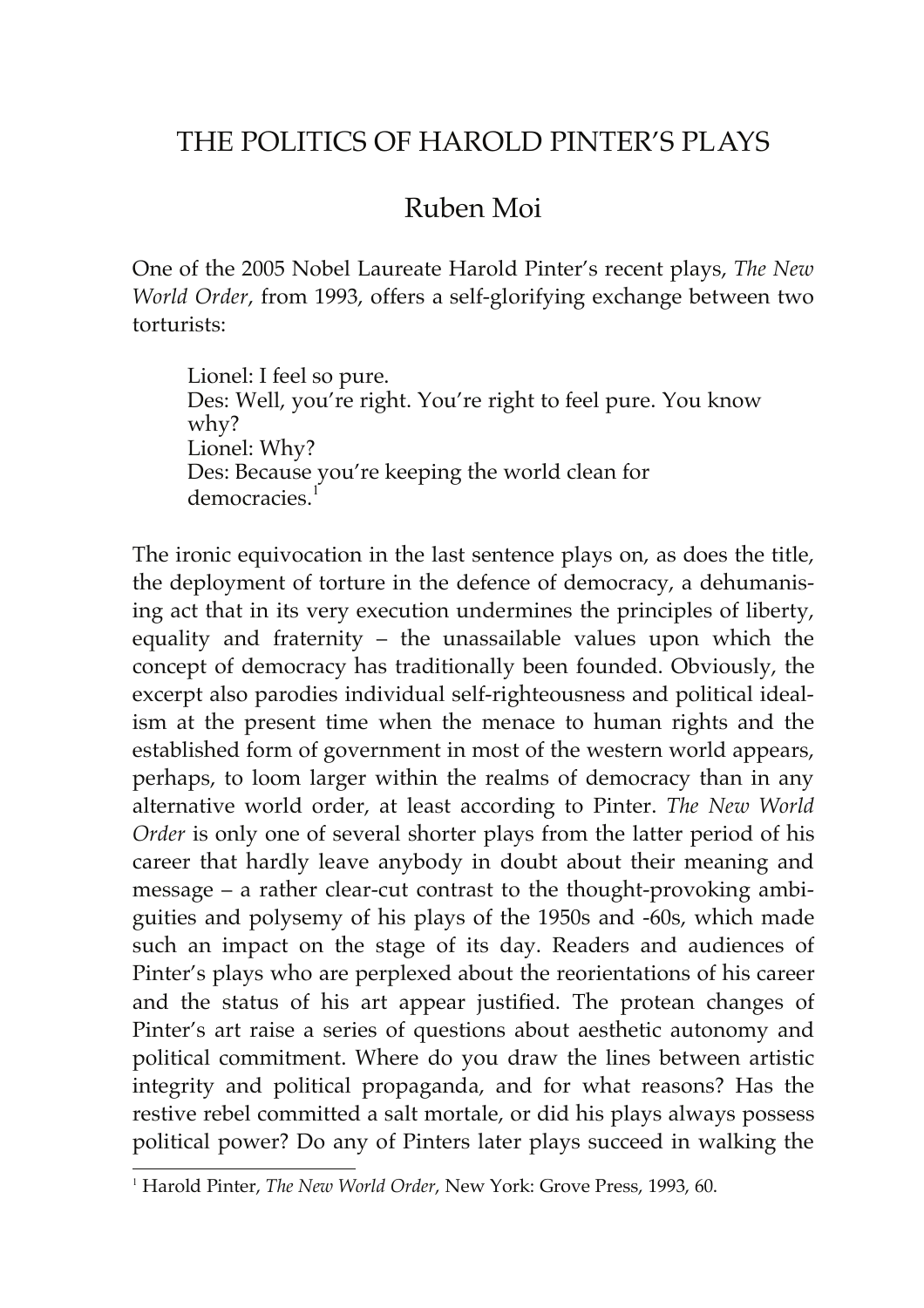tight line between these counterpoints? Is there any connection between Pinter's amplification of vociferous politics and the recent award of the Nobel Prize?

Freedom, democracy, and liberation. These terms, as enunciated by Bush and Blair, essentially mean death, destruction, and chaos…. The invasion of Iraq was an act of state terrorism. So it is Bush and Blair who are in fact the terrorists. I believe they must be arraigned at the International Criminal Court of Justice and tried as war criminals.2

Pinter's lethal invective against the ideological machinery of war and the invasion in Iraq reveals the radical stance that has characterised his artistic temperament and political involvement over the last three decades, and which, at least before the Nobel award, has, possibly, made him more famous in England than his literature ever did. His list of engagement is long. He condemned the role of the U.S.A. in Pinochet's military coup in Chile in 1973, perhaps the event that initiated his political activism. In 1985, while Vaclav Havel was still imprisoned before the velvet revolution, he upbraided his own country for being "as much a satellite of America as Czechoslovakia is of Russia."<sup>3</sup> By referring to expansive poverty, capital punishment, international cutthroat capitalism, the war in Iraq and the Guantanamo detainment, Pinter disavows the U.S.A. as a democracy.<sup>4</sup> During the latter half of the 1980s he spearheaded the 20 June Group, a band of artists and intellectuals who opposed Thatcherism. Over the last ten years he has consistently branded Tony Blair as a totalitarian tyrant and the prettiest poodle of US imperialism because he took England to war against the consensus of (almost) all Europeans, against the opinion of his own people and against the majority vote of his own party.<sup>5</sup> During a time when some heads of state and some intellectual

 2 Harold Pinter, "Iraq Debate, Imperial War Museum," *Death etc.*, New York: Grove Press, 2005, 79, 81.

<sup>3</sup> Harold Pinter in interview with Nicholas Hern, "A Play and its Politics," *One for the Road*, New York: Grove Press, 1985, 22.

<sup>&</sup>lt;sup>4</sup> Pinter, "The US Elephant Must Be Stopped," "Oh, Superman," "The US and El Salvador," "Caribbean Cold War" and "It Never Happened," *Various Voices*, London: Faber, 171-2, 175-83, 1987-90, 191-4, 197-200.

<sup>&</sup>lt;sup>5</sup> Harold Pinter, "An Open Letter to the Prime Minister" and "House of Common Speech," *Death etc.*, 67-9 and 71-3.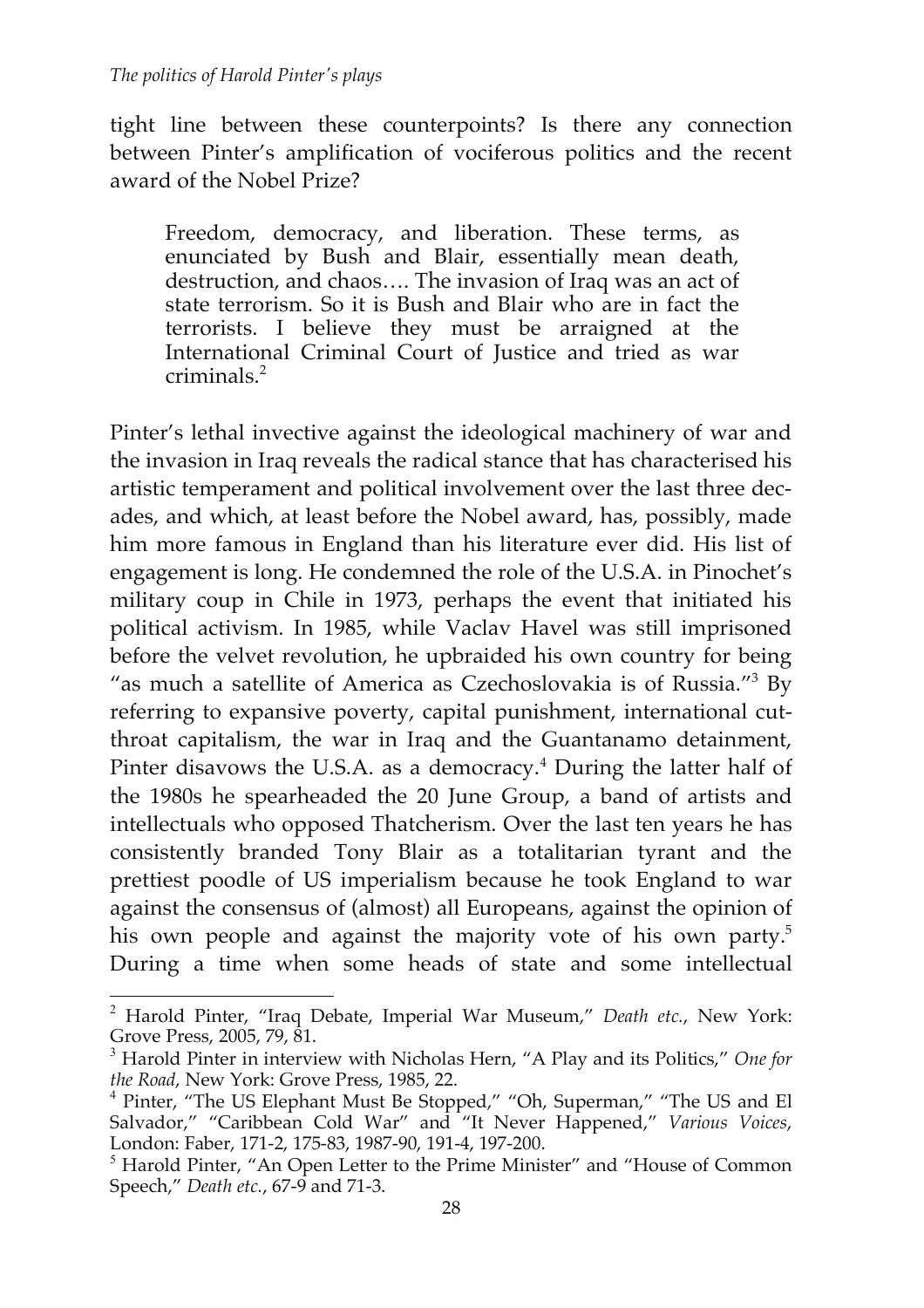ideologues, most notably Samuel P. Huntington,<sup>6</sup> fear for the continuance of the Western World order, Pinter directs his artistic arsenal and rhetorical barrage against the alleged citadels and front runners of democracy. His conviction, as the citation illustrates, is implacable.7

Pinter's later plays often appear as reprints from his political register, and nobody who has paid any attention to Pinter's plays over the last years can be in any doubt about their overt political commitment. Themes of torture and totalitarian suppression in defence of the realm were first dramatised in explicit fashion in *One for the Road* (1984). Despite the fact that the play displays no graphic violence, the interrogation chamber piece discloses astonishing horror in its indirect presentation of abuse, rape and murder. The torturist socialises with "the man who runs this country" and considers his mission sanctioned by divine powers: "I run the place. God Speaks through me."8 The symbolic name of the victim, Victor, heralds vociferously his indomitable integrity and the just cause. This minimalist four-scene drama could be criticised for not stating the nature of the internee's alleged offence, but this semantic lacunae contributes to the play's power. Any causal analysis would have invited questions of possible legitimacy; as it is, the critique of power abuse remains unconditional. The play condemns all totalitarian regimes and attacks all forms of abuse of human rights. *One for the Road* functions as show case for Amnesty International.

*Mountain Language* (1988) also demonstrates power abuse against socio-political prisoners. In this short piece the mother of a prisoner is suppressed into silence by guards and officers because she does not speak the standard language. As the title indicates, this miniature drama offers a more defined setting and concrete issue than the global absolutism of *One for the Road*. Although the drama maintains a metaphoric topicality for processes of censorship, centralisation, standardi-

 $6$  Samuel P. Huntington explores the reconfigurations of global hostility after the Cold War in *The Clash of Civilizations and the Remaking of World Order*, New York: Touchstone, 1996.

 $7$  For Pinter's protests against the military campaigns of the U.S. A., see also his foreword to Philip Hammond and Edward S. Herman (eds.), *Degraded Capability: The Media and the Kosovo Crisis*, London: Pluto Press, 2000, vii-x; "The NATO Action in Serbia," Ali, Tariq (ed.), *Masters of the Universe*. London: Verso, 2000, 327- 37.

<sup>8</sup> Harold Pinter, *One for the Road*, New York: Grove Press, 1985, 47, 36.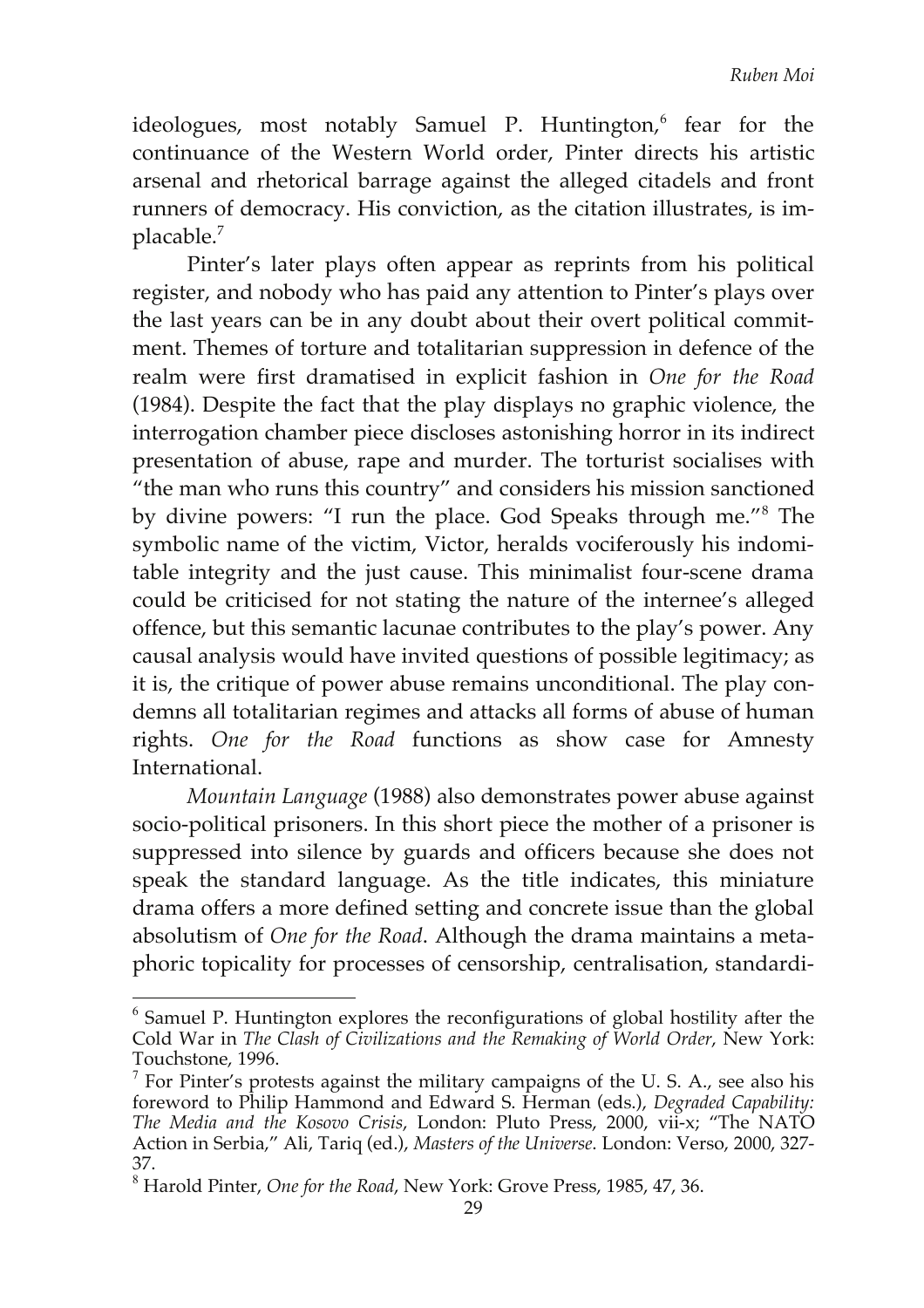sation and normalisation in any state, the play appears almost translucent in its setting in an underdeveloped democracy, for example, the imprisonment of Kurds and writers in Turkey. In many ways, the play manifests the charter of PEN International.

*Party Time* (1992) moves the political fronts closer to home in its juxtaposition of the narcissist idiocy of the governing classes in unbridled prance at a champagne ball with the militant execution of law and order during a demonstration on the streets outside the party venue. The exposure of the mindlessness, antipathy and irresponsibility of the authorities is magic. With British titles and names, the location seems to be European, perhaps even English, although it was first written and performed after the downfall of Margaret Thatcher. Chillingly prophetic, at the time, of the brutal round-ups of ATTAC demonstrations at the neo-liberal summits of WTO, IMF, EU, G8 in major American and European cities at the turn of the millennium, this play tends to portray authoritarian abuse in democracies as much as violation of rights in dictatorships. Nevertheless, the irreverent ridicule and the distinct social bifurcation appear simplistic and are prone to distribute delight or disgust in close proximity to the colours of the political spectrum, and the play's initial prophetic power has since been diminished by media images and news reports.

*Precisely* (1984) performs a pastiche of the bureaucratisation of the nuclear arms race and appears as a blast from the cold past, which, nevertheless, has acquired new topicality recently with the continuous work of the International Atomic Energy Agency and the release of Mordechai Vanunu in 2004. Again, it is basically not possible to disagree with the imperative of the chosen theme, but to reveal the menace and absurdities in such a short piece, by way of a snicker or two, does not appear to present a radical new work of art.

However provocative and righteous the unabashed condemnation in Pinter's later plays may be in political terms, it is unlikely to be of equal merit to aesthetic evaluation. Indubitably, these plays elicit anger and engagement. Much of their power lies in their restriction of hermeneutic possibilities. For political purposes, techniques of simplification, confrontation and moralisation have always proved more effective than interpretational multiplicity, hesitation and ethical quandary. In this perspective, these plays are extremely powerful: they propagate reassurance with conviction. But even in terms of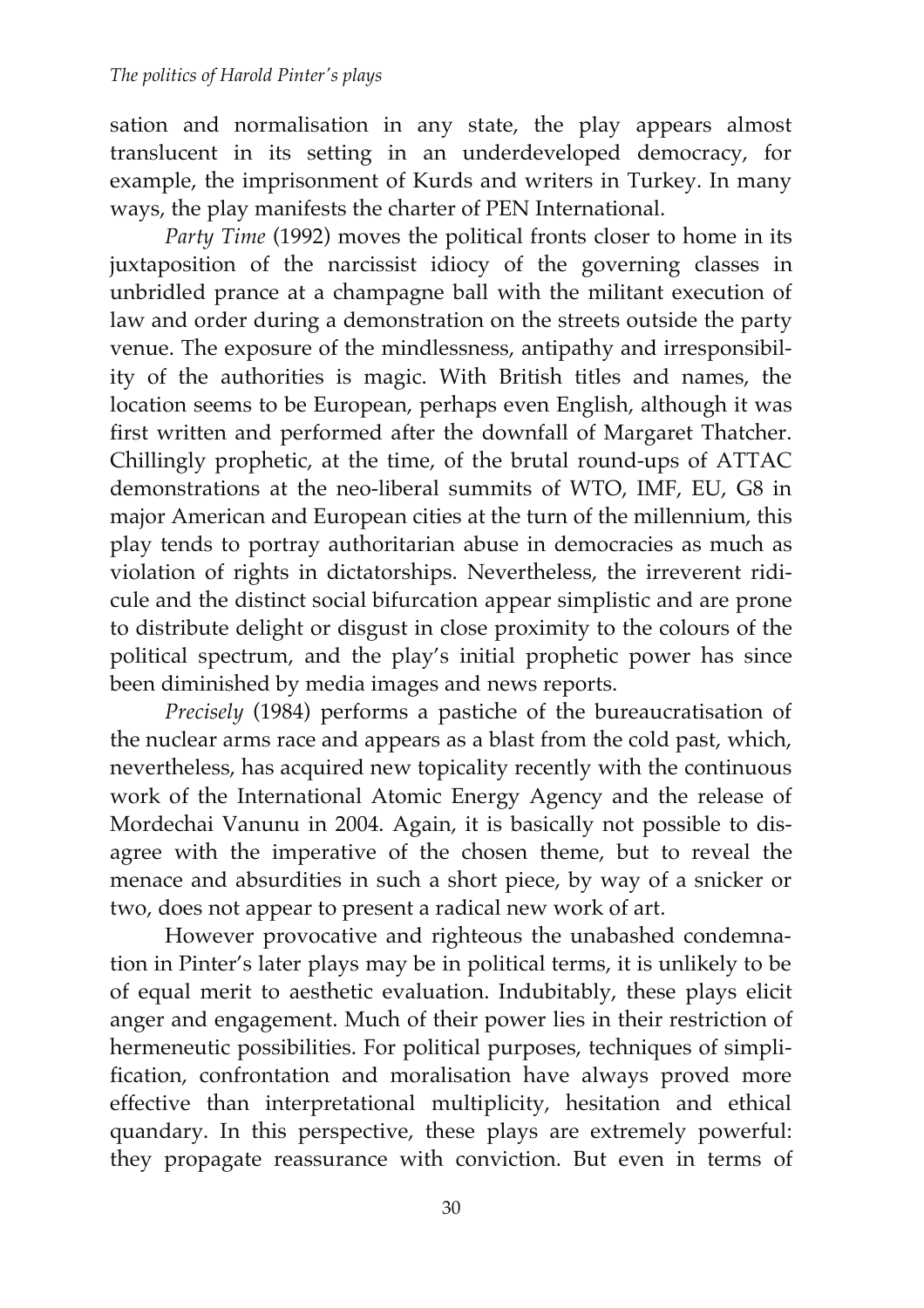rhetoric – the art of persuasion - their effect seems less successful. The plays pander to political comrades and are likely to affront, more than affiliate, adversaries. Even if most people react to the state-authorised abuse of human rights, a number will certainly recoil from the clamorous tub-thumping.<sup>9</sup>

Despite their dramaturgic intensity and linguistic assurance, Pinter's avowed political plays do not reveal great profundity and creativity. They are all unusually short and allow no room to explore thematic concerns or develop individual characters – we are left with sacks of slogans and stacks of stereotypes. Their length was often determined by the occasion for which they were commissioned: practical considerations restricted compositional liberty. Whereas Pinter's earliest plays engendered uncertainty and hermeneutic resistance, his later dramas appear definable and accessible. They yield easily to dominant socio-political contexts. In opposition, these protest plays are very politically correct.

Nevertheless, the principal flaw of these histrionic agitations remains in their aesthetic self-cancellation. Political agendas and argumentative polemics constitute the primary premises. Radicality is reduced to utmost recognisability. In their conventional form and public currency, these damp squibs contribute to the coagulation of the ideological and social formations they so insistently seek to overcome. One might wonder what attention and assessment these miniacts might have received, if the author had not already achieved such indisputable status. However, Pinter's agitprop might have done more to engage the public in political issues than any of his celebrated radical texts. The stereotyping of characters, the terminological definiteness, the distinctive dichotomy of moral preference, - in short, the recognisability of the settings, characters, themes and ideas of Pinter's later drama - play straight into the hands of standardised politics, organised activism and the idiom of the media. Consequently, these plays concede too willingly to caricature, cliché and correctness, the criteria dominant in the world of media and politics, which art – whether defined along criteria of human insight, novelty, autonomy or

 $9$  In his interview with Nicholas Hern, Pinter admits that "a goodly percentage of people left the theatre" during one of the first performances in New York. *One for the Road*, 18.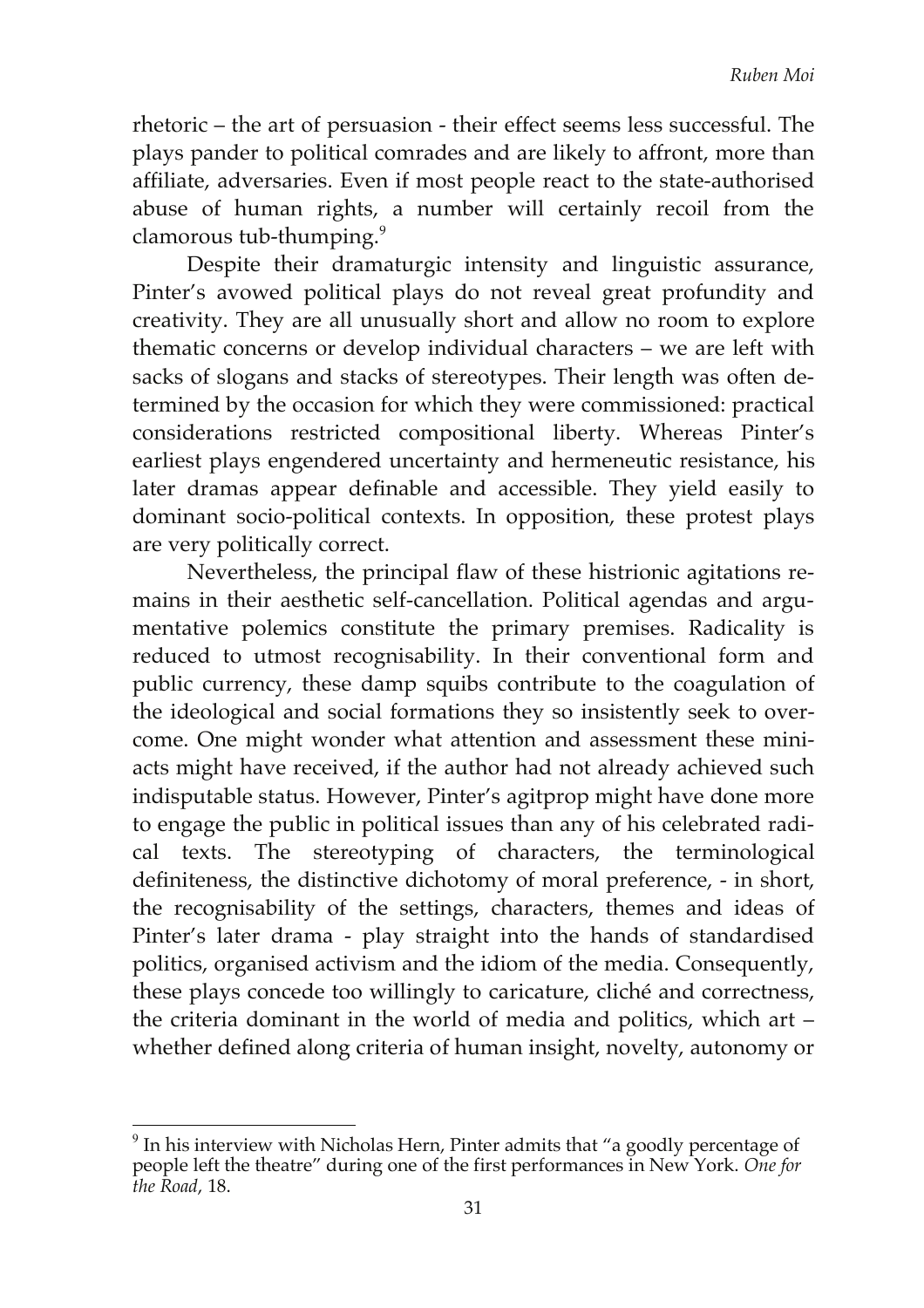polysemy – needs to confront and distinguish itself from in order to salvage its own *raison d'être*.

Apparently, Pinter's political position over the last three decades contrasts strongly with the dispositions that informed his pivotal drama, which at present has secured his place in literary history. "What I write has no obligation to anything other than itself," $10$  he proclaimed in 1962, at a time when he also warned against the programmed polemics he now purports:

No, I'm not committed as a writer, in the usual sense of the term, either religiously or politically. And I'm not conscious of any particular social confusion. I write because I want to write. I don't see any placards on myself, and I don't carry any banners. Ultimately, I distrust definitive  $labels.<sup>11</sup>$ 

Not only does Pinter declare his own artistic independence, he also issues caveats of prevalent artistic intentions:

If I were to state any moral precept it might be: beware of the writer who puts forward his concern for you to embrace, who leaves you in no doubt of his worthiness, his usefulness, his altruism, who declares that his heart is in the right place, and ensures that it can be seen in full view, a pulsating mass where his characters ought to be. What is presented, so much of the time, as a body of active and positive thought is in fact a body lost in a prison of empty definition and cliché. $12$ 

His intransigent refutation of social pressures and personal engagement extends – unsurprisingly, considering the nature of his art - to existential prevarications:

Meaning begins in the words, in the action, continues in your head and ends nowhere. Meaning which is resolved,

<sup>1</sup> <sup>10</sup> Harold Pinter, "Writing for the Theatre" (1962), *Complete Works I*, New York: Grove Press, 1976, 10.

<sup>&</sup>lt;sup>11</sup> Harold Pinter, "Writing for Myself" (1961), *Complete Works 2*, New York, Grove Press, 1977, 12.

<sup>&</sup>lt;sup>12</sup> Harold Pinter, "Writing for the Theatre," 13.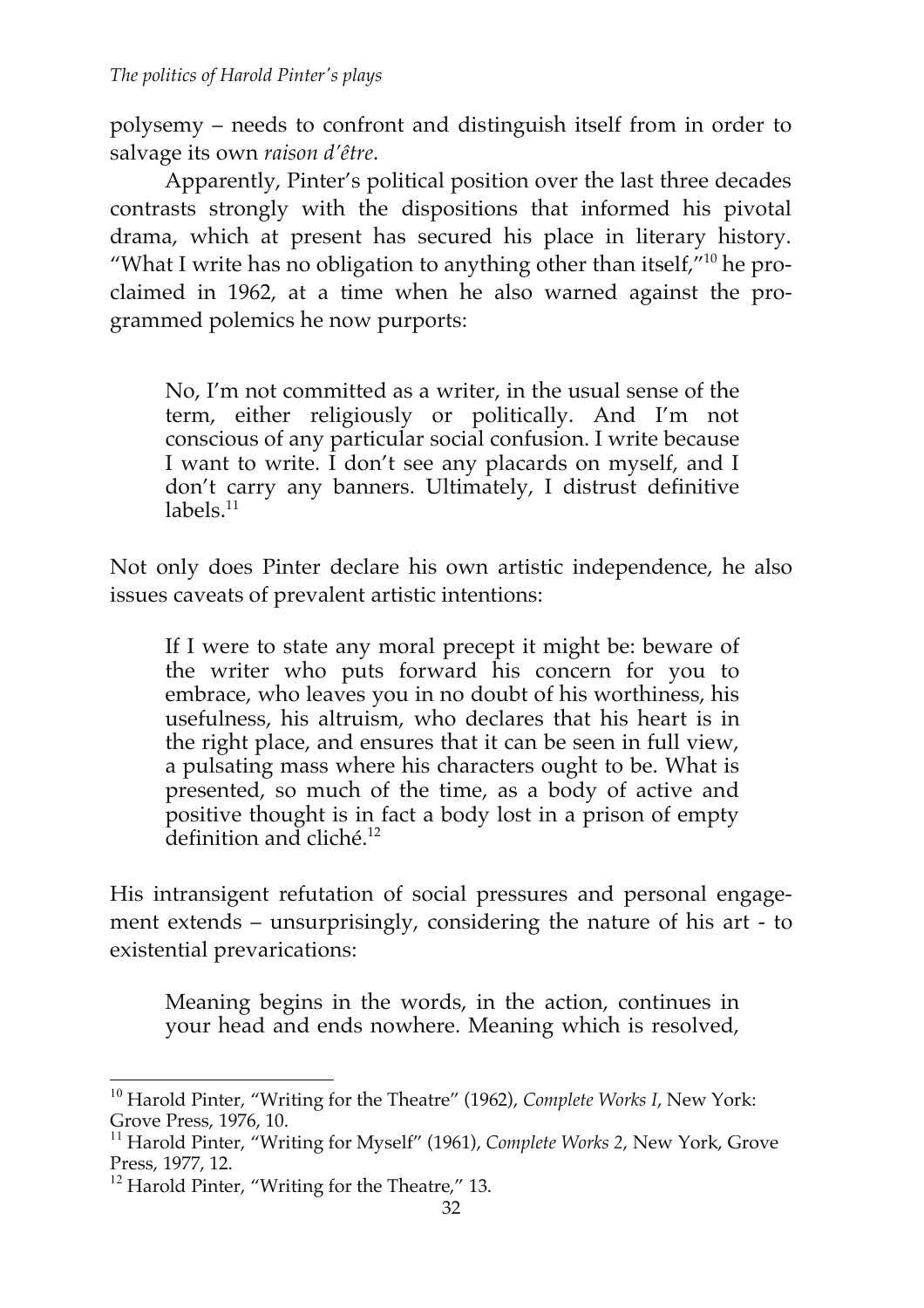parcelled, labelled and ready for export is dead,  $im$ pertinent – and meaningless.<sup>13</sup>

The young, rebellious playwright succeeded in his anti-establishment *animus*, eschewal of personal identifications and deracination of ontological certitude. "It will be best enjoyed by those who believe that obscurity is its own reward," Milton Shulman commented upon *The Birthday Party*. 14 Other reviewers follow suit. "The first act sounds an offbeat note of madness; in the second the note has risen to a sort of delirium; and the third act studiously refrains from the slightest hint of what the other two may have been about," stated the reporter of *The Times*. 15 The theatre critic of *The Manchester Guardian* kept up the note of bewilderment: "What all this means, only Mr. Pinter knows, for as his characters speak in non-sequiturs, half-gibberish and lunatic ravings, they are unable to explain their actions, thoughts, or feelings."16 Harold Hobson was the lone voice to defend Pinter's achievement and complexities. Staking his honour on Pinter's novelty, he praised the playwright for possessing "the most original, disturbing and arresting talent in theatrical London," and counteracted the critical demands for comprehensibility and verification: "It is exactly in this vagueness that its spine-chilling quality lies."17 If Hobson's acclaim stemmed the tide of hostility, Nöel Coward's critical accolade of *The Caretaker* contributed substantially to its turning: "There is only one 'New Movement' straight play playing to good business in a London theatre – *The Caretaker* by Harold Pinter. …it is written with an original and unmistakable sense of theatre and is impeccably acted and directed."18

Martin Esslin, one of the first Pinter exegetes, gives short shrift to the political potential of the first plays and regards Pinter's drama as an enactment of existential anxiety:

<sup>13</sup> Harold Pinter in a letter to Peter Wood, director of *The Birthday Party*, in April 1958. *Various Voices: Prose, Poetry, Politics 1948 – 1998*, London: Faber, 1998, 9.

<sup>&</sup>lt;sup>14</sup> Milton Schulman in the *Evening Standard*, 20 May 1958. Quoted in Martin Esslin, *The Peopled Wound: The Work of Harold Pinter*, New York: Anchor Books, 1970, 8.

<sup>15</sup> Martin Esslin, *The Peopled Wound: The Work of Harold Pinter*, New York: Anchor Books, 1970, 8.

<sup>16</sup> Martin Esslin, *The Peopled Wound*, 8-9.

<sup>17</sup> Harold Hobson, *The Sunday Times*, 25 May 1958. Quoted in Esslin, *The Peopled Wound*, 10-11.

<sup>18</sup> Nöel Coward, *The Sunday Times*, 16 January 1961. Quoted in Esslin, *The Peopled Wound*, 15.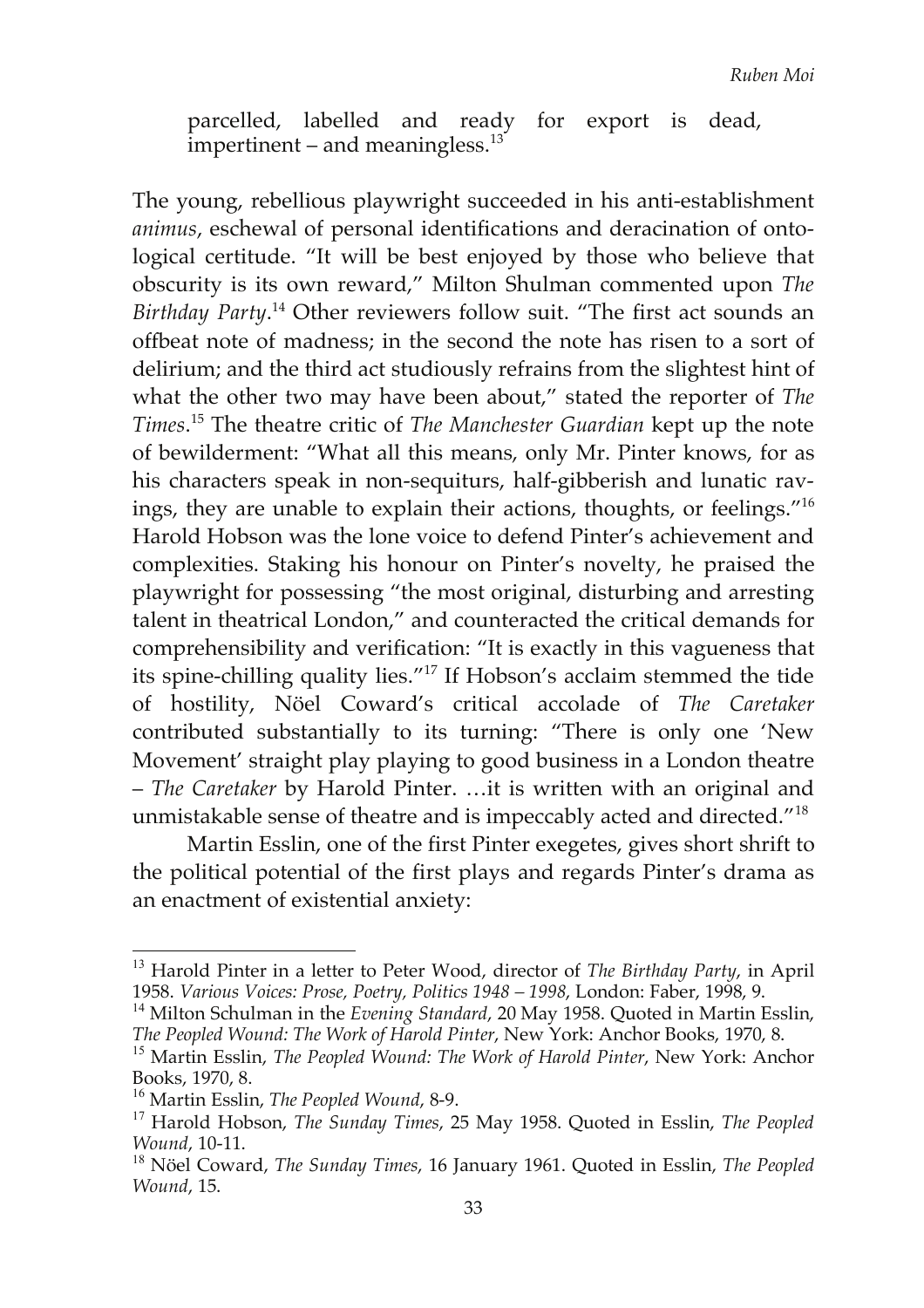It is all the more significant that Pinter, like Heidegger, takes as his starting point, in man's confrontation with himself and the nature of his own being, that fundamental anxiety which is nothing less than a living being's basic awareness of the threat of non-being, of annihilation.<sup>19</sup>

Undoubtedly, Pinter's first stage provocations challenged the view of human existence as much as theatrical conventions: they retain qualities of *unheimlichness* even today. Partly or totally, these plays lack plot, and they evoke claustrophobic situations of menace and stillness, apparently beyond specific temporality and locality. They inhabit a Heideggerian universe of death, language and silence, and they interrogate the realities of human uncertainty. At the end of *The Room* (1957), a title and setting that reflects the definitions and demarcations of human existence, Riley is violently kicked to death by Bert, in what may function as a redemptive act. A fate of personal doom looms large over Stanley in *The Birthday Party* (1958) and Gus in *The Dumb Waiter* (1958). Davies comes from a vagrant life of depravity and anxiety and moves on to a vagrant life of depravity and anxiety in *The Caretaker* (1960), Pinter's first success. Individual characters subsist in loneliness in a godless and homosocial universe devoid of any ideals, love and compassion. They miscommunicate. Silences are pregnant. Elements of the absurd question the meaning of life. These early "comedies of menace<sup>"20</sup> impugn not only the genres of drama, they also destabilise the human condition which they so enigmatically enact. Nevertheless, such a monological focus amounts to a type of exlusivist existentialism that truncates hermeneutic plurality.

Evidently, these plays contain political power, despite the preponderant tendency to analyse them under the auspices of Heidegger's philosophy. In their refutation of Sarte's insistence on the social responsibilities of the author and the importance of committed literature, Roland Barthes and Theodore Adorno have vindicated the transformative powers of radical formalism and aesthetic autonomy

1

<sup>19</sup> Martin Esslin, *The Peopled Wound*, 27-8.

<sup>&</sup>lt;sup>20</sup> The term was first used, as a pun on comedy of manners, by David Campton in 1957 in the subtitle of his play *The Lunatic View* and was first applied to Pinter by Irving Wardle in an article which appeared in *Encore* in September 1958.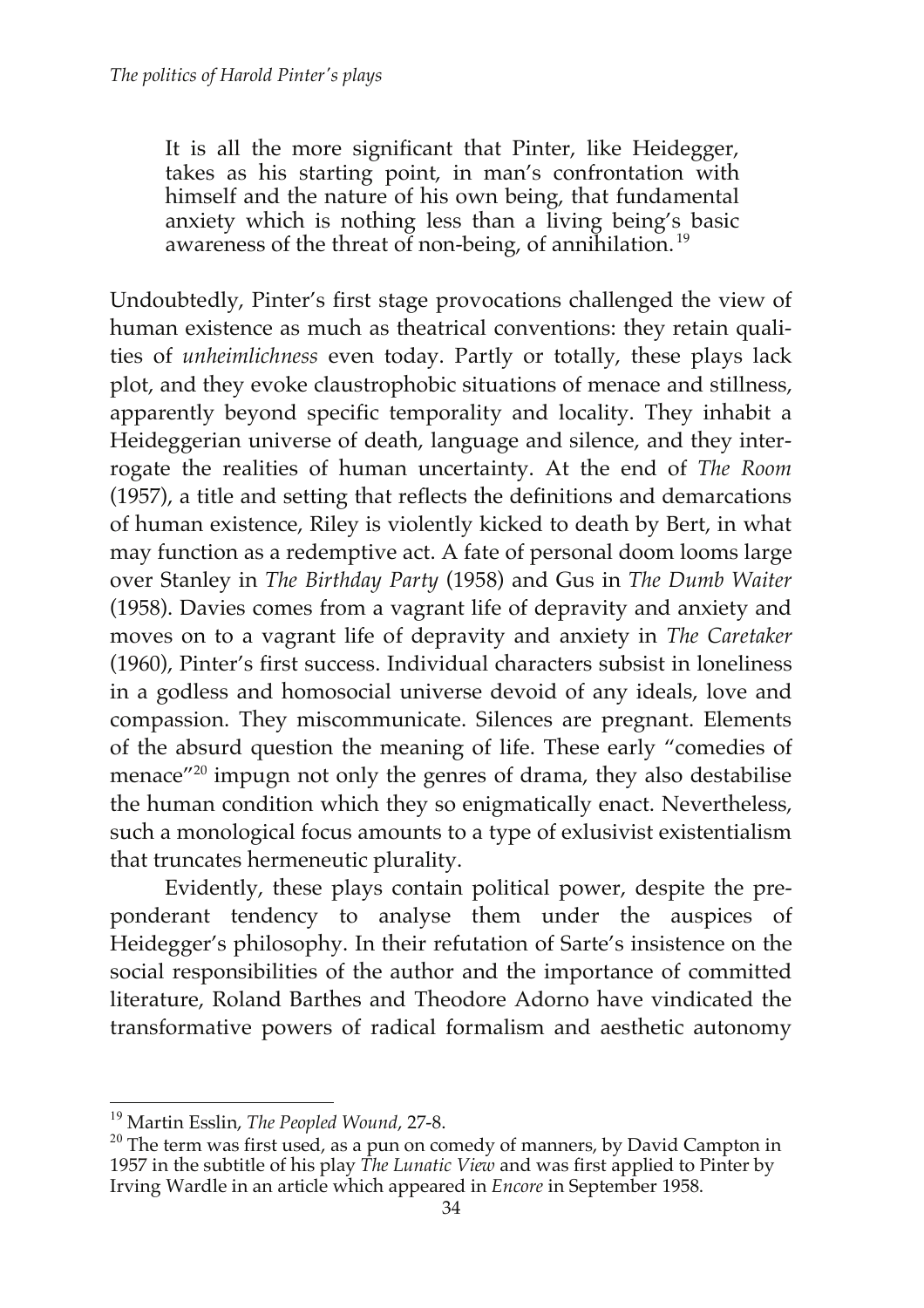*per se*. 21 In composition, setting, cast and language Pinter's early plays abound in novelties, as the critics' confession of incomprehensibility evinces. But these plays also display a more political directness that has frequently been ignored. The social setting is far more precise and significant than the existentialist purview admits. All of these plays take place in the lowest possible social stratum and are populated with drifters, unemployed, immigrants, mentally disabled and other people on the margins of society. Consequently, the plays stage individual helplessness towards authorities and overwhelming social structures and bureaucratic systems, a radical identification with those whom the machinery of progress and prosperity allows no room. Pinter's early plays perform, without didacticism or moralising, the dark and remote corners of the establishment, where the social criticism in *Look Back in Anger* and *Anger and After* of John Osborne and Andrew Wesker exhort social changes.

*The Room* clearly inhabits a social reality of depravity and racism as well as allegorical aspirations, and the racial killing demonstrates the results of inadequate integration as much as it aspires tentatively to any form of transcendence. In *The Birthday Party*, Stanley can be regarded as a victim of any authoritarian institution: Goldberg and McCann function as Gestapo, state agents, officers of establishment tyranny, as much as existential avengers. "Stan, don't let them tell you what to do," is Petey's piece of advice to Stanley.<sup>22</sup> This line appreciates individual integrity over flawed processes of democratisation, a more mundane and subtle presentation of insuperable will than the one displayed by the internees in the political plays. Likewise, Gus and Ben in *The Dumb Waiter* are pawns pushed about in a larger game by their indefinite superiors. *The Caretaker* presents a social stratum of deracinated and homeless people that appear not yet to have been

 $21$  In their formalist cynosure and preference for radical novelty the theoretical expositions of Roland Barthes and Theodor Adorno target the committed stance of the French philosopher, who pays little attention to formal features. See for example Roland Barthes, *Writing Degree Zero* (1953), translated by Annette Levers and Colin Smith, New York: Noonday Press, 1988; *Image Music Text* (1977), translated by Stephen Heath, New York: Noonday Press, 1989; Theodor Adorno, *Aesthetic Theory* (1970), translated by Robert Hullot-Kentor and edited by Gretel Adorno and Rolf Tiedeman, Minneapolis: University of Minnesota Press, 1997; "Commitment" (1965), *Aesthetics and Politics*, edited by Ronald Taylor, London: Verso, 1980, 177-95; Jean-Paul Sartre, *What is Literature?* (1948), translated by Bernard Frechtman. London: Methuen, 1967.

<sup>22</sup> Harold Pinter, *The Birthday Party*, *Complete Works 1*, 96.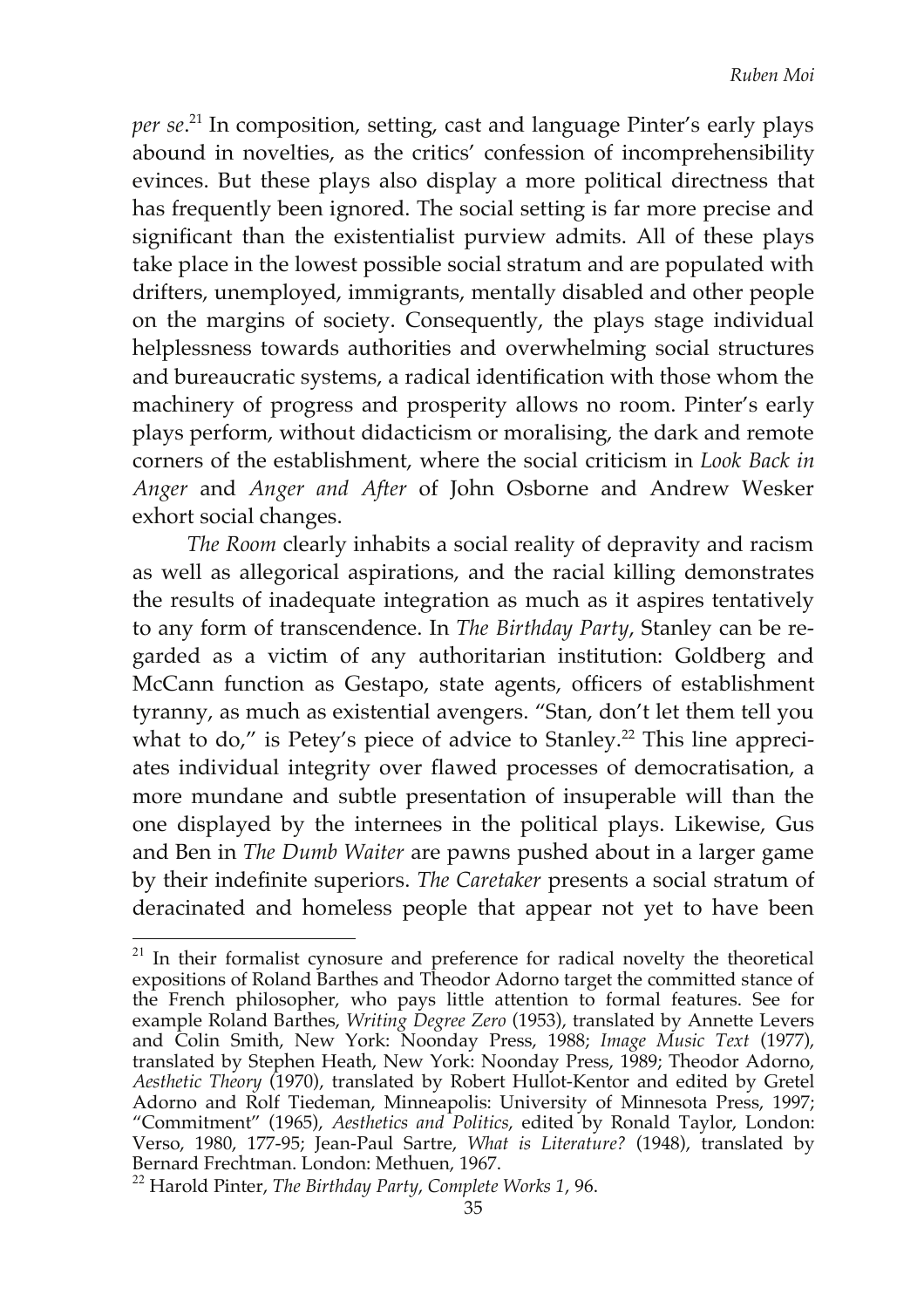acknowledged by social institutions of power. *The Homecoming* includes and aggressive assault on patriarchism.

However, the political dynamite in these plays consists primarily of how the uncanny and the unconceptualised explode common communication, ordinary family patterns, standardised social formations and traditional thinking. In their enigmatic enactment of the *unheimlich*, these plays present sequestered and unacknowledged realities as much as they incite cognitive speculation. Their frightening frivolities anticipate social recognition, cognitive definition and political formation.

Among the newer plays by Pinter, *Ashes to Ashes* (1996) attracts special attention. This sombre lounge duet presents psychological anguish and existential inquiry in a framework of historical cataclysm and contemporary issues. In its layered composition, this dialogue manages to combine the claustrophobia, the psychological ambiguities and the ominous sense of threat from his first dramas with incumbent questions of engagement that avoid political reductionism. Personal intimacy, existential horror, historical catastrophe and the inhumanities of global politics coalesce in this tragedy. The lack of information, underlying tensions, pregnant pauses and linguistic problems that characterise Pinter's early plays appear domesticated and recognisable in this homely collapse. The setting has moved from the sequestered and squalid to the plush and posh, but in stead of alienating the audience, the pleasant ambience of the upper middle class living room issues invitations of inclusion – and this inclusion does not diminish the play's frightful disturbances.

*Ashes to Ashes* opens, literally, as a fist in a velvet glove: Rebecca, the female protagonist, catches Devlin, her male co-protagonist, off guard with a sadomasochistic memory of a fist that unfolds by a kiss. This power-erotic image conveys the fine balance of brutality and compassion in their conversation, under which uncertainty and violence lie like quagmire. Their dismal dialogue is ridden by jealousy, love, mistrust, revenge and resignation. Rebecca also takes her partner by surprise in reminiscing of women being deprived of their children by brutal officers on a train platform. Associations of Holocaust are unavoidable, but do these visions stem from her own memory? What role do they play in Rebecca and Devlin's relationship? The relations between the two protagonists remain, as do the plenitude of thematic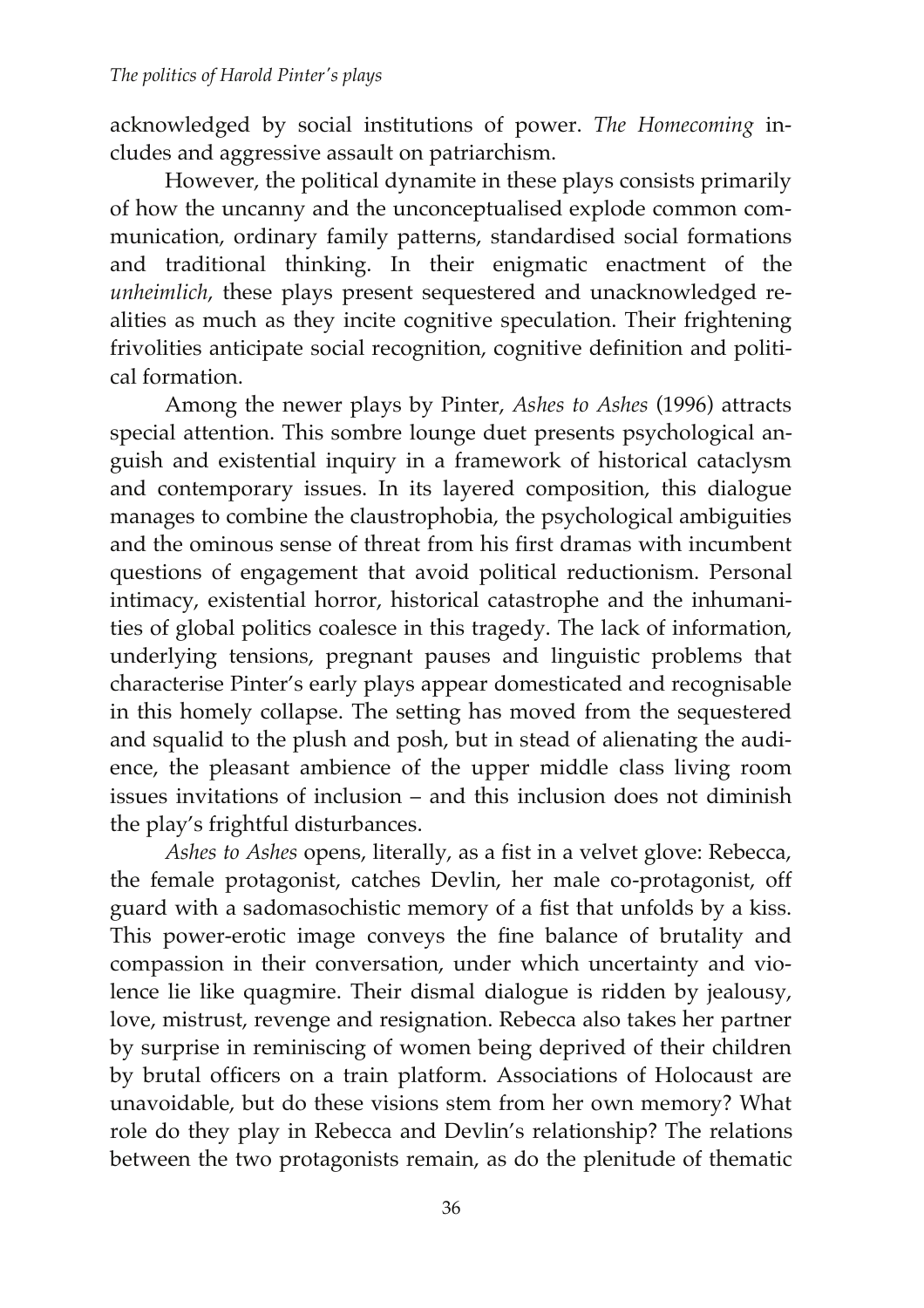concerns, challenging and unresolved. What do we know of our partner's past? What happens when you realise you play second fiddle in your beloved's emotional life? Who is the molester, and who is the victim? Where do you draw the line between imagination and reality? What is the importance of collective memory to the individual mind?

"There is no document of civilization which is not at the same time a document of barbarism," Walter Benjamin argues.<sup>23</sup> "To write a poem after Auschwitz is barbaric," Adorno claims and maintains the importance of negative aesthetics in the wake of Holocaust.<sup>24</sup> These civilisatory debates are part of the play's thematic tensions between contemporary luxury and the systematic evil in history. The title alludes to disasters of war, reveals a burnt-out relationship, which was, probably, without any spark in the first place, and presents a poetic *memento mori* in its resounding of the burial ritual. The past precipitates shock and pain upon the confined couple. Lugubrious libido and subconscious currents coalesce with historical annihilation of mankind. In the manner the erotic tug-of-war finds a parallel in historical suppression and devastation, Rebecca's images of children's destiny during the war probably reflect a personal trauma. Rebecca's explanation of "mental elephantiasis"<sup>25</sup> – the amplification of a selfincurred symptom – indicates as much. So does the remarkable resuscitation of child loss in the final scene, in which it is impossible to decide whether the suffering is Rebecca's own experience or a selfannihilating empathy with the dead in history.

Rebecca's indeterminable reminiscences extend to her passive observation of masses of people who are driven towards their own extinction in the sea. Such a poetic vision extends the references to death camps to a timeless perspective. *Time: Now*, the director's instructions command.<sup>26</sup> History always takes place in our time: Rwanda, Srebrenica, Iraq. The play corresponds with contemporary massacres, "axis of evil" and collective amnesia. Rebecca's passivity invokes the collusion of well-situatedness in today's atrocities, just as Devlin's claim - that Rebecca's previous affairs are no business of his -

 $\overline{a}$ 23 Walter Benjamin, *Illuminations* (1955), translated by Harry Zohn and edited by Hannah Arendt, London: Fontana Press, 1992, 248.

<sup>24</sup> Theodore Adorno, "Cultural Criticism and Society" (1965), *Prisms*, Cambridge Massachusetts: Massachusetts Institute of Technology Press, 1986, 34.

<sup>25</sup> Harold Pinter, *Ashes to Ashes*, *Death etc.*, 107.

<sup>26</sup> Harold Pinter, *Ashes to Ashes*, 91.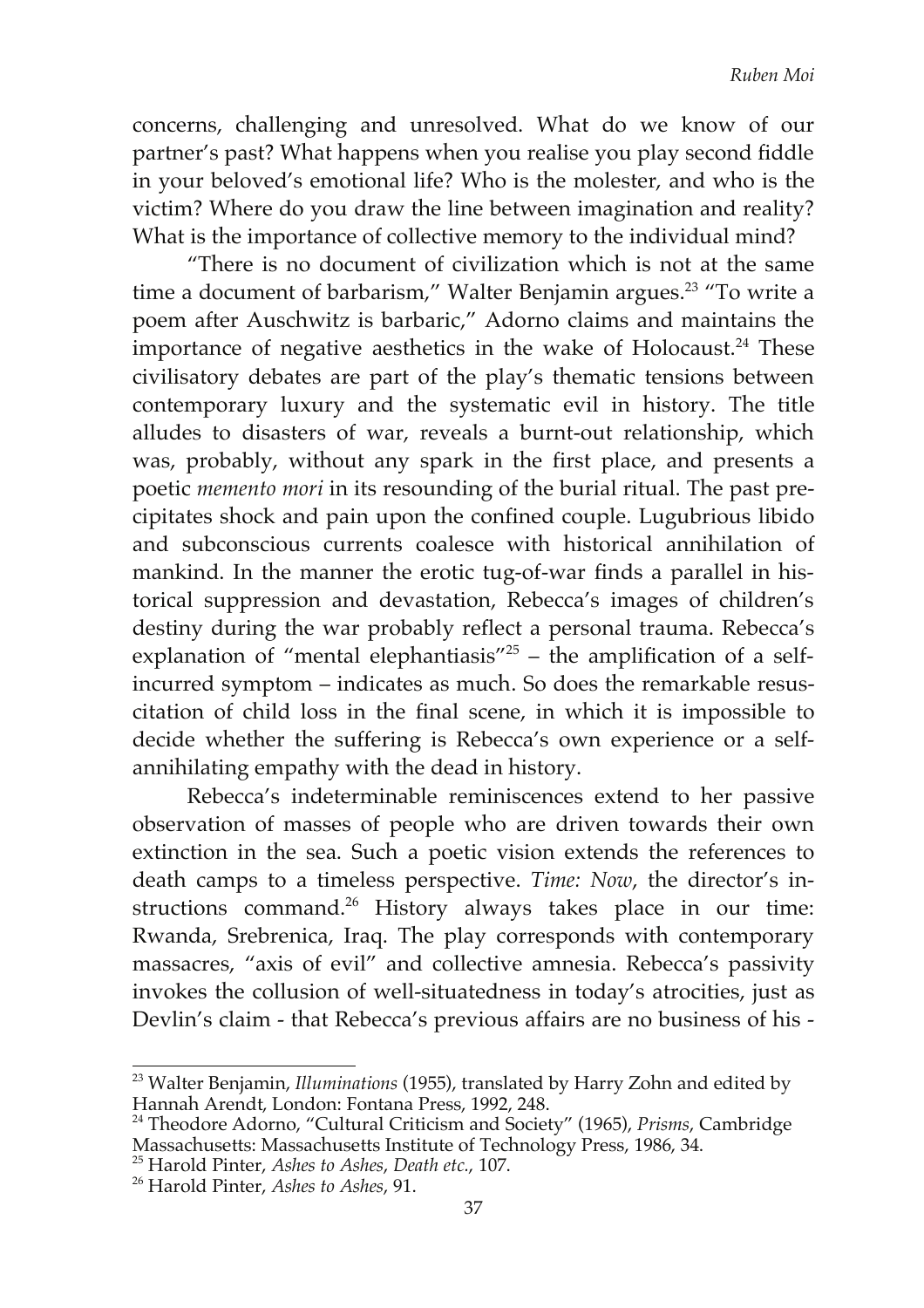echoes premeditated amnesia. In the final schizophrenic crescendo Rebecca's haunted mind decomposes, the relationship disintegrates and humanism at large dissolves, while Devlin fades out as a pathetic molester and helpless observer.

*Ashes to Ashes* brings the individual to the battle field of human forces, posits a painful reminder of the profundity of the human mind and human evil and reminds us all of our common fate: the ashes will remain the same of spouses, soldiers and statesmen. How the individual tackles the problem of evil and how the Western societies distribute their wealth in a time of global injustice and multinational wars are incumbent questions of human existence and international politics.

Pinter's plays were always already political. Their radical potential, however, appears in inverse ratio to their thematic explicitness. Despite their artistic authority and compelling concerns, the overtly political pieces only serve to confirm the status quo of ideological partition and social petrifaction. Conversely, the negative aesthetics of provocation, provisionality and undecidability impugn the establishment in all its varieties and contribute, not only to include the unimagined in the processes of democracy, but to contemplate and transform democratisation *per se*.

When the Swedish Academy awarded the Nobel Prize in 2005 to Harold Pinter, they praised the English playwright for both his existential explorations and his political commitment and lauded his art that "uncovers the precipice under everyday prattle and forces entry into oppression's closed rooms."27 The committee delivered the greatest surprise for years: a Western, white, male with a world reputation. Undoubtedly, Pinter's political crusades have fortified his candidacy. The Swedish Academy has a long standing predilection for radical writers. The award to Dario Fo, Pinter's colleague, in 1997 is one example: he has been the watchdog of Italian politics for decades. The noble poetics of Joseph Brodsky (1987), Derek Walcott (1992), and Seamus Heaney (1995) were highly appreciated in a time of glasnost and perestroika in the former Soviet Union, multiculturual liberation in the Caribbean Islands and seminal peace processes in Northern

<u>.</u> <sup>27</sup> *Nobelprize.org*. Available from

http://nobelprize.org/literature/laureates/2005/index.html (accessed 26 June  $2006$ ).